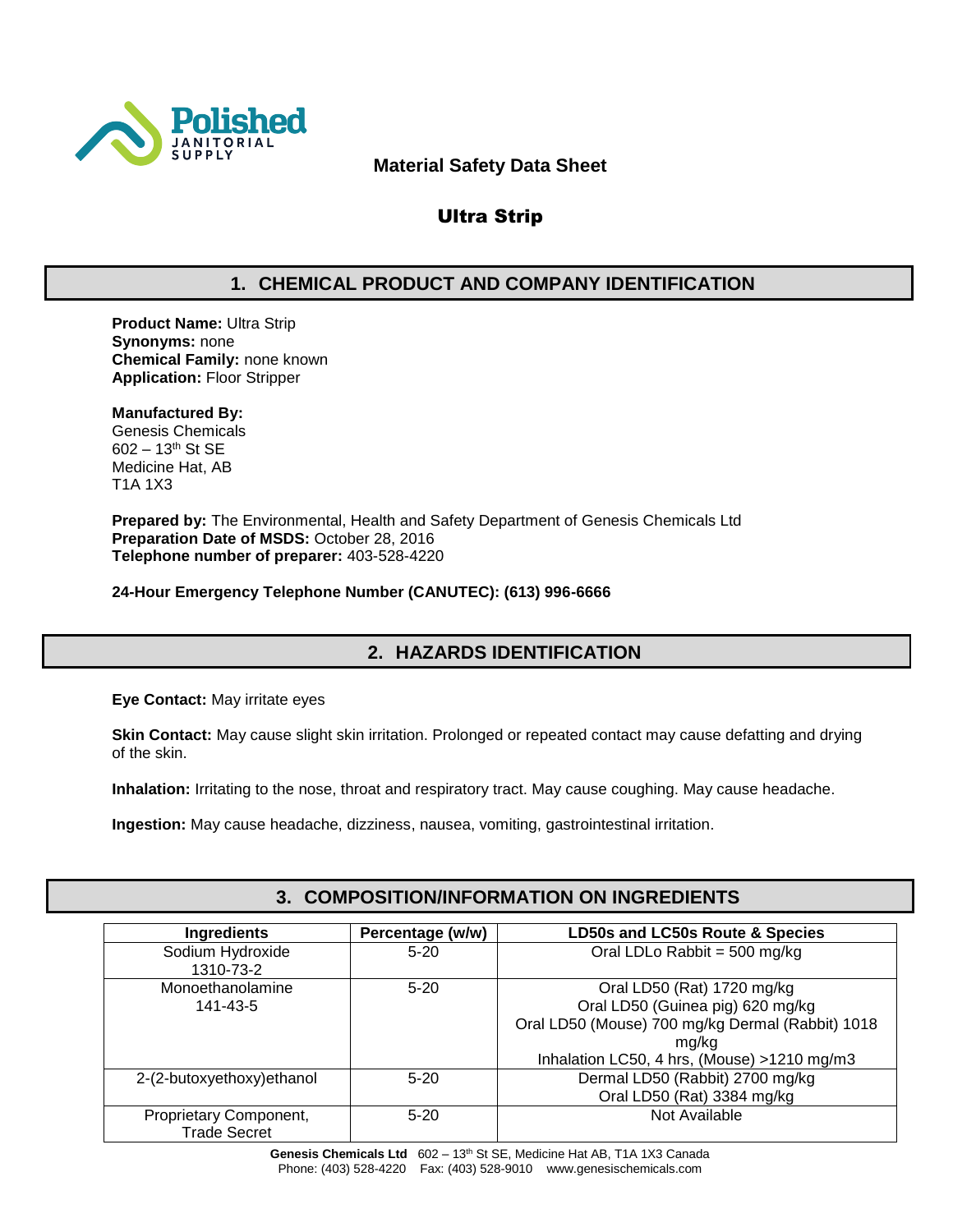### **4. FIRST AID MEASURES**

**Eye Contact:** In case of contact, or suspected contact, immediately flush eyes with plenty of water for at least 15 minutes and get medical attention immediately after flushing.

**Skin Contact:** Remove contaminated clothing and launder before reuse. Wash contaminated skin with mild soap and water for 15 minutes. Get medical attention if irritation persists.

**Inhalation:** Remove person to fresh air. If not breathing, give artificial respiration. If breathing is difficult, get immediate medical attention.

**Ingestion:** Do NOT induce vomiting unless directed to do so by medical personnel. Never give anything by mouth if victim is rapidly losing consciousness, unconscious or convulsing. Get immediate medical attention.

**Notes to Physician:** No specific antidote. Treatment based on sound judgment of physician and individual reactions of patient.

### **5. FIRE FIGHTING MEASURES**

Flash Point: >49°C/120°F **Autoignition Temperature:** Not Established **Flammable Limits in Air (%):** Not Established **Extinguishing Media:** Use dry chemicals, CO2, alcohol foam or water spray

**Special Exposure Hazards:** This product can produce flammable vapors which may travel to a source of ignition and flash back.

**Hazardous Decomposition/Combustion Materials (under fire conditions):** Carbon monoxide. Carbon dioxide.

**Special Protective Equipment:** Fire fighters should wear full protective clothing, including self-contained breathing equipment.

**NFPA RATINGS FOR THIS PRODUCT ARE:** HEALTH 1, FLAMMABILITY 2, INSTABILITY 0 **HMIS RATINGS FOR THIS PRODUCT ARE:** HEALTH 1, FLAMMABILITY 2, REACTIVITY 0

# **6. ACCIDENTAL RELEASE MEASURES**

**Personal Precautionary Measures:** Use appropriate safety equipment.

**Environmental Precautionary Measures:** Prevent entry into sewers or streams, dike if needed.

**Procedure for Clean Up:** Ventilate area. Isolate spill and stop leak where safe. Eliminate all ignition sources. Absorb with an inert dry material and place in an appropriate waste disposal container. Spilled material may cause floors and contact surfaces to become slippery.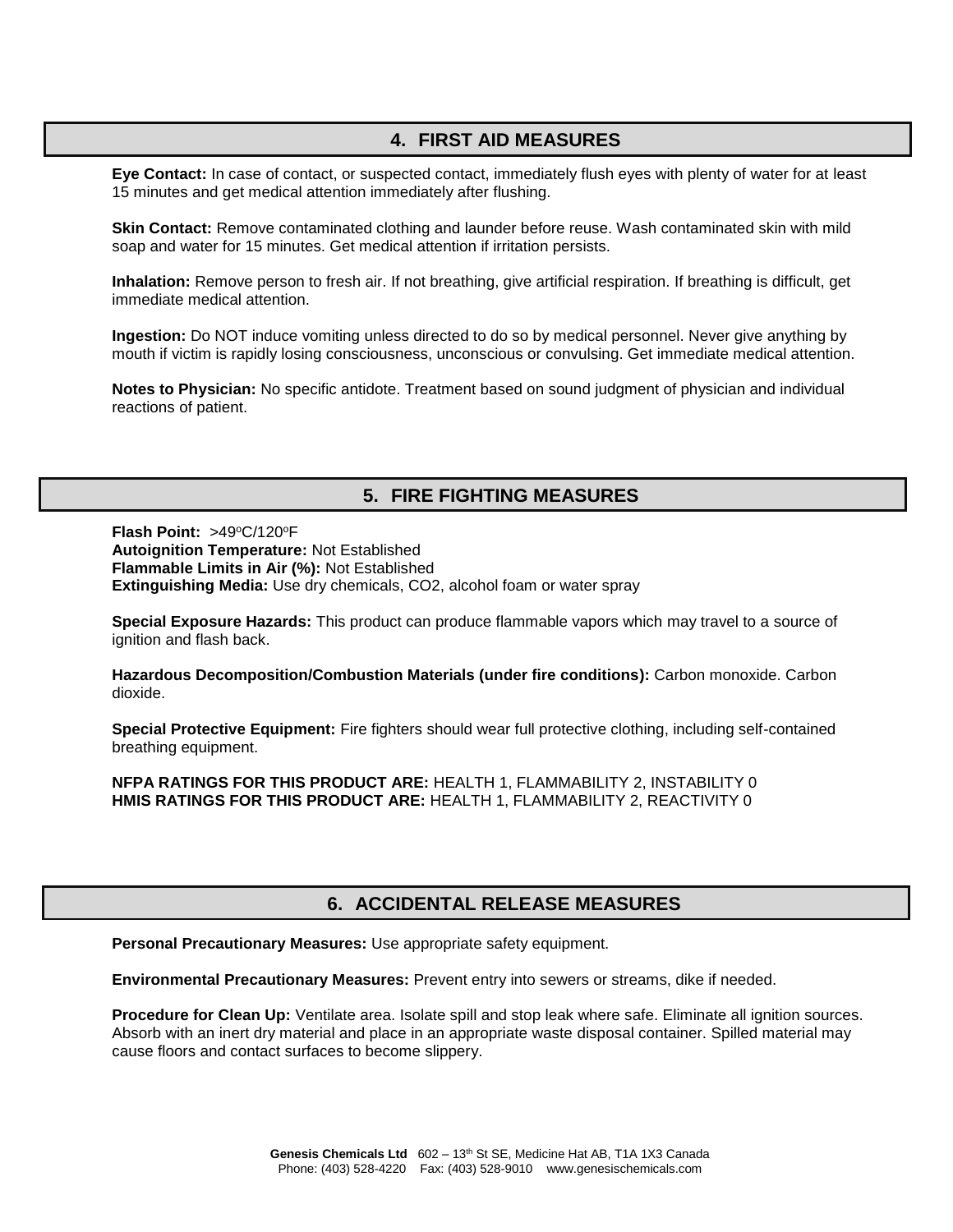# **7. HANDLING AND STORAGE**

**Handling:** Avoid prolonged contact with eyes or prolonged skin contact. Do not ingest. Use good personal hygiene. Handle and open containers with care. Keep away from heat, sparks and flame. Use with adequate ventilation. Drum lining may occasionally chip and fall to bottom of container after long storage or excessive handling. As a precaution, pour liquid through filter/strainer to catch small pieces of liner before blending or repackaging. Keep the containers closed when not in use. Do not cut, drill, grind, weld or perform similar operations on or near containers. Partially filled containers should be blanketed with nitrogen.

**Storage:** Store in a cool, dry, well-ventilated area, away from heat and ignition sources. Place away from incompatible materials. Store in accordance with good industrial practices.

### **8. EXPOSURE CONTROLS/PERSONAL PROTECTION**

#### **Engineering Controls:**

Local exhaust ventilation as necessary to maintain exposures to within applicable limits.

**Respiratory Protection:** If exposure exceeds occupational exposure limits, use an appropriate NIOSHapproved respirator. Organic vapor respirator.

**Gloves:** Nitrile gloves.

**Skin Protection:** The selection of personal protective equipment varies depending upon conditions of use. Impervious clothing.

**Eyes:** Chemical goggles; also wear a face shield if splashing hazard exists.

**Other Personal Protection Data:** Ensure that eyewash stations and safety showers are proximal to the work-station location.

| Ingredients                  | <b>Exposure Limit -</b><br><b>ACGIH</b> | <b>Exposure Limit -</b><br><b>OSHA</b> | <b>Immediately Dangerous</b><br>to Life or Health - IDLH |
|------------------------------|-----------------------------------------|----------------------------------------|----------------------------------------------------------|
| Sodium Hydroxide             | 2 mg/m3 Ceiling                         | 2 mg/m3 Ceiling                        | 10 mg/m $3$                                              |
| Monoethanolamine             | 6 ppm STEL                              | 3 ppm TWA                              | 30 ppm                                                   |
|                              | 3 ppm TLV-TWA                           | 8 mg/m3 TWA                            |                                                          |
|                              |                                         | 6 ppm STEL                             |                                                          |
|                              |                                         | 15 mg/m3 STEL                          |                                                          |
| 2-(2-butoxyethoxy) ethanol   | 20 ppm $(98 \text{ mg/m}^3)$            | 50 ppm $(240 \text{ mg/m}^3)$          | 700 ppm                                                  |
|                              | <b>TLV-TWA</b>                          | PEL-TWA                                |                                                          |
| <b>Proprietary Component</b> | Not available                           | Not available                          | Not available                                            |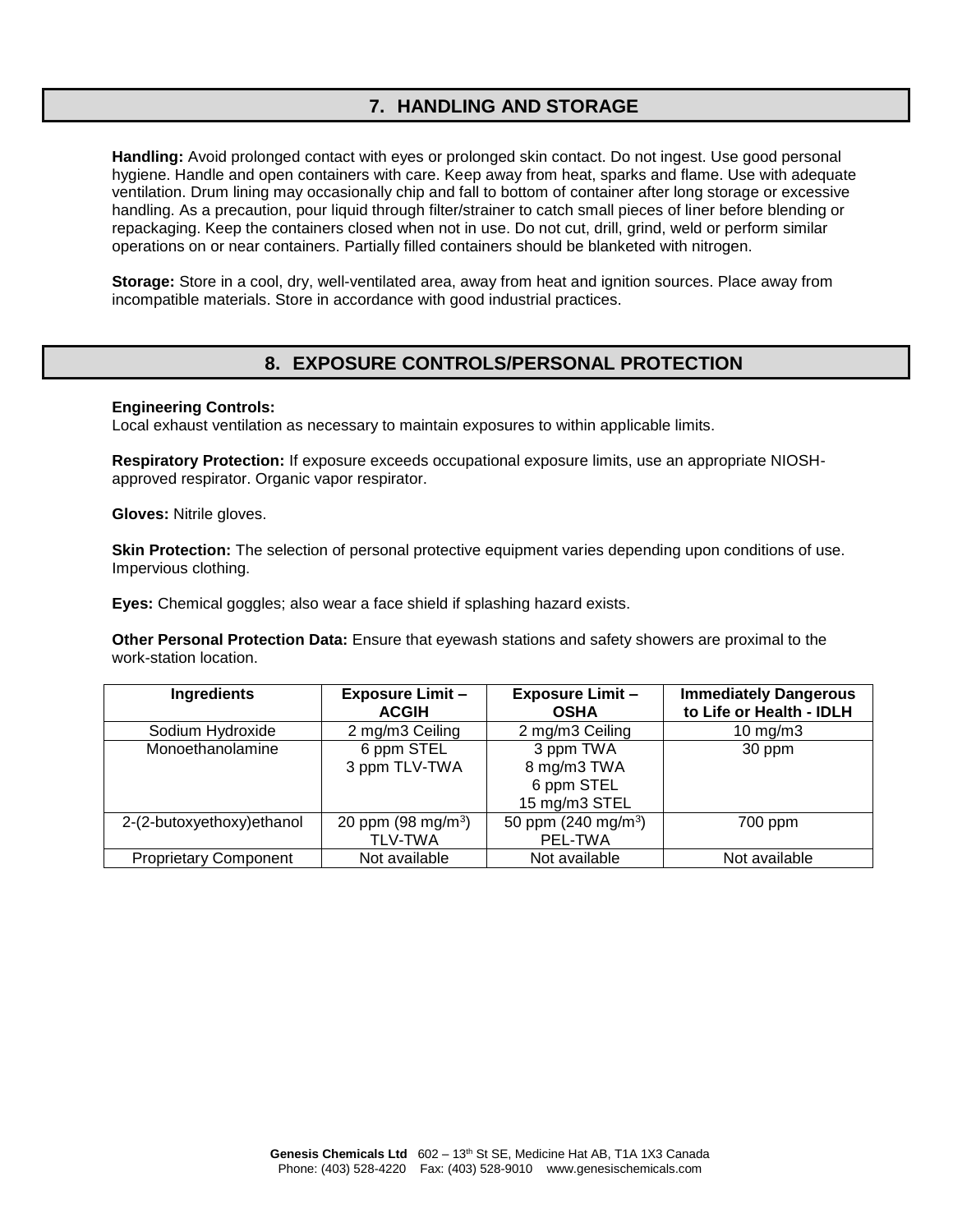### **9. EXPOSURE CONTROLS/PERSONAL PROTECTION**

**Physical State:** Liquid. **Color:** Amber/yellow **Odor:** Distinct. **pH:** Not Available. **Specific Gravity:** 1.00-1.10 kg/L @ 20°C **Boiling Point:** Not Available **Freezing/Melting Point:** Not Available **Vapor Pressure:** Not available **Vapor Density:** Not available **% Volatile by Volume:** Not Available. **Evaporation Rate:** Not Available **Solubility:** Insoluble. **VOCs:** Not Available. **Viscosity:** Not Available **Molecular Weight:** Not Available.

# **10.STABILITY AND REACTIVITY**

**Chemical Stability:** Stable. **Hazardous Polymerization:** Will not occur. **Conditions to Avoid:** Excessive heat, open flames and all ignition sources. **Materials to Avoid:** Oxidizing agents. **Hazardous Decomposition Products:** Carbon monoxide. Carbon dioxide.

# **11.TOXICOLOGICAL INFORMATION**

#### **Principle Routes of Exposure**

**Ingestion:** May cause headache, dizziness, nausea, vomiting, gastrointestinal irritation.

**Skin Contact:** May cause slight skin irritation. Prolonged or repeated contact may cause defatting and drying of the skin.

**Inhalation:** Irritating to the nose, throat and respiratory tract. May cause coughing. May cause headache.

**Eye Contact:** May irritate eyes.

**Additional Information:** Excessive exposure to 2-butoxyethanol may cause hemolysis, thereby impairing the bloods ability to transport oxygen. Prolonged and repeated contact with the skin can cause defatting and drying of the skin resulting in skin irritation and dermatitis. Repeated inhalation or ingestion may cause central nervous system and gastrointestinal disturbances.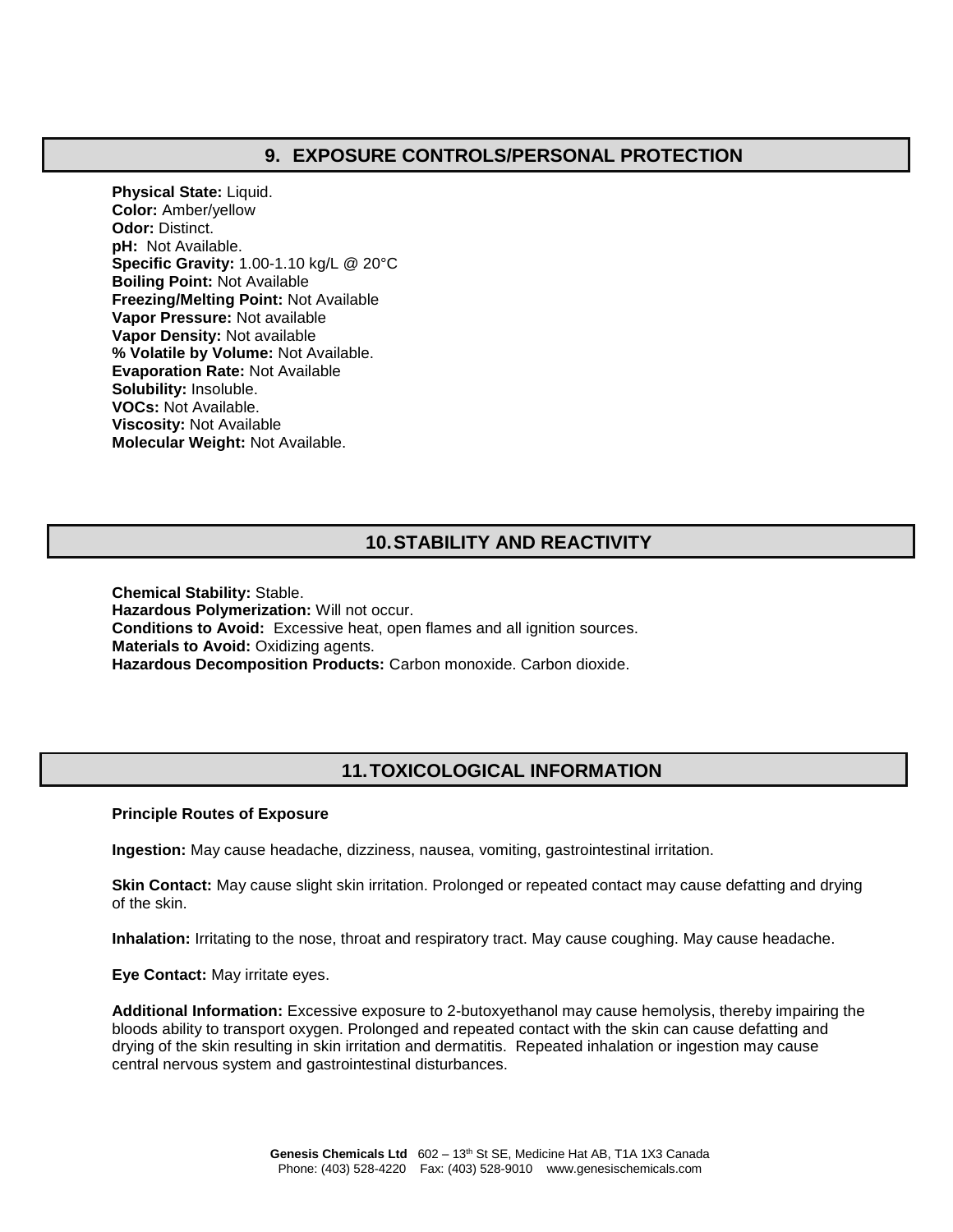**Acute Test of Product: Acute Oral LD50:** Not available. **Acute Dermal LD50:** Not available. **Acute Inhalation LC50:** Not Available.

#### **Carcinogenicity:**

| Ingredients                  | <b>IARC - Carcinogens</b> | <b>ACGIH - Carcinogens</b> |
|------------------------------|---------------------------|----------------------------|
| Sodium Hydroxide             | Not listed                | Not listed                 |
| Monoethanolamine             | Not listed                | Not listed                 |
| 2-(2-butoxyethoxy) ethanol   | Not listed                | Not listed                 |
| <b>Proprietary Component</b> | Not listed                | Not listed                 |

**Reproductive Toxicity/ Teratogenicity/ Embryotoxicity/ Mutagenicity:** Not available

# **12. ECOLOGICAL INFORMATION**

#### **Ecotoxicological Information:**

| <b>Ingredients</b>           | <b>Ecotoxicity - Fish Species</b><br>Data                                                                                                                                                                                                                                                                      | Acute<br><b>Crustaceans</b><br><b>Toxicity:</b> | Ecotoxicity-<br><b>Freshwater Algae</b><br>Data |
|------------------------------|----------------------------------------------------------------------------------------------------------------------------------------------------------------------------------------------------------------------------------------------------------------------------------------------------------------|-------------------------------------------------|-------------------------------------------------|
| Sodium Hydroxide             | LC50 (Rainbow Trout) 1149<br>mg/l<br>LC50 (Chinook Salmon) 152<br>mg/l                                                                                                                                                                                                                                         | Not Available                                   | Not Available                                   |
| Monoethanolamine             | 114 - 196 mg/L LC50<br>(Oncorhynchus mykiss) 96 h<br>static<br>300 - 1000 mg/L LC50<br>(Lepomis macrochirus) 96 h<br>static<br>227 mg/L LC50 (Pimephales<br>promelas) 96 h flow-through<br>3684 mg/L LC50<br>(Brachydanio rerio) 96 h<br>static<br>200 mg/L LC50<br>(Oncorhynchus mykiss) 96 h<br>flow-through | Not Available                                   | 15 mg/L EC50<br>Desmodesmus<br>subspicatus 72 h |
| 2-(2-butoxyethoxy) ethanol   | LC50 (bluegill) 1300 mg/L<br>LC50 (goldfish) 2700 mg/L                                                                                                                                                                                                                                                         | Not Available                                   | Not Available                                   |
| <b>Proprietary Component</b> | Not Available                                                                                                                                                                                                                                                                                                  | Not Available                                   | Not Available                                   |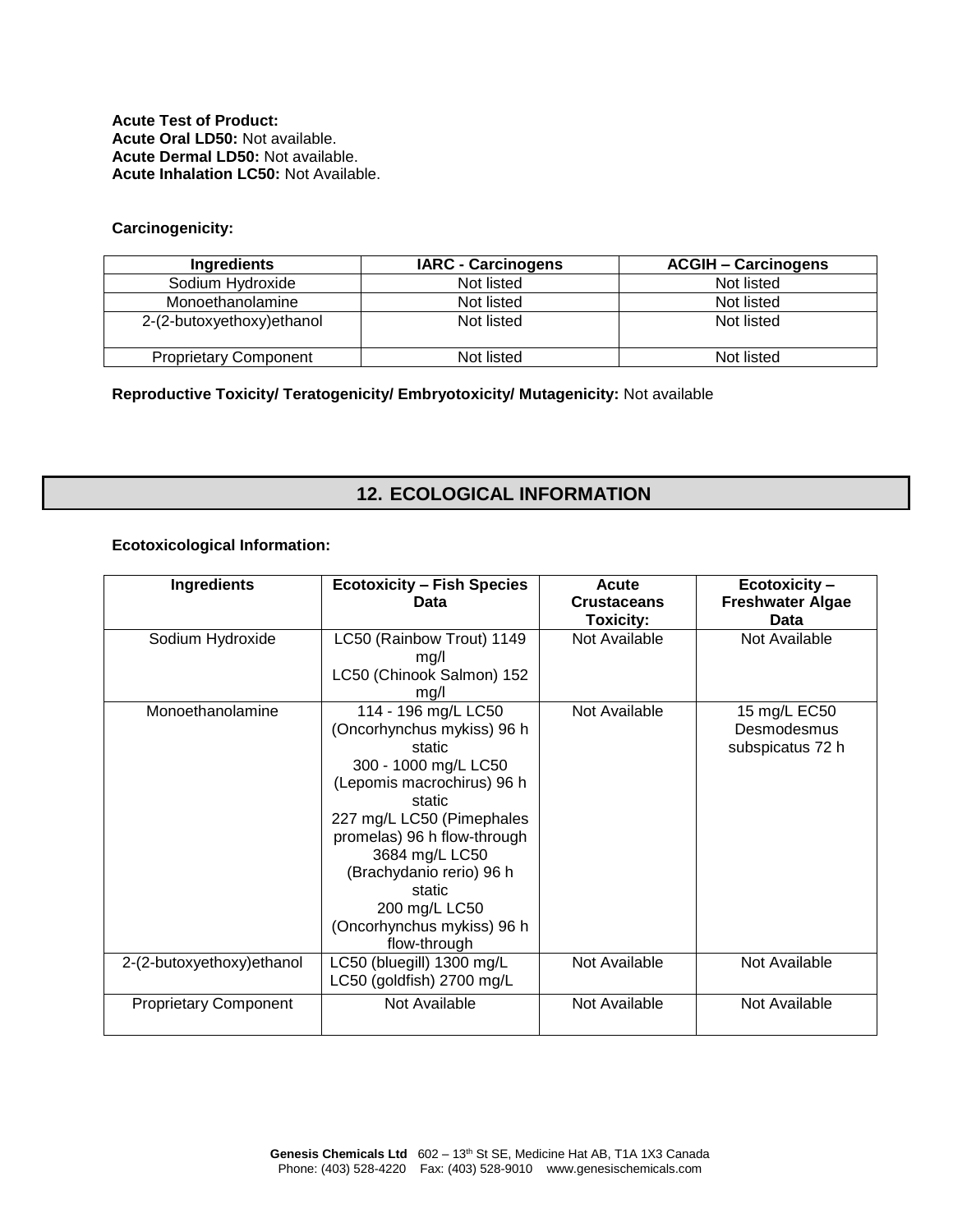# **13. DISPOSAL CONSIDERATIONS**

**Disposal of Waste Method:** Disposal of all wastes must be done in accordance with municipal, provincial and federal regulations.

**Contaminated Packaging:** Empty containers should be recycled or disposed of through an approved waste management facility.

### **14.REGULATORY INFORMATION**

**U.S. TSCA Inventory Status:** All components of this product are either on the Toxic Substances Control Act (TSCA) Inventory List or exempt.

**Canadian DSL Inventory Status:** All components of this product are either on the Domestic Substances List (DSL), the Non-Domestic Substances List (NDSL) or exempt. **Note:** Not available.

**WHMIS Hazardous Class:** D2B TOXIC MATERIALS E CORROSIVE MATERIAL



### **15.OTHER INFORMATION**

**Additional Information:** This product has been classified in accordance with the hazard criteria of the Canadian Controlled Products Regulations (CPR) and the MSDS contains all the information required by the CPR **Disclaimer:** NOTICE TO READER: Genesis Chemicals, Expressly disclaims all express or implied warranties of merchantability and fitness for a particular purpose, with respect to the product or information provided herein, and shall under no circumstances be liable for incidental or consequential damages. Do not use ingredient information and/or ingredient percentages in this MSDS as a product specification. For product specification information refer to a Product Specification Sheet and/or a Certificate of Analysis. These can be obtained from your local Genesis Chemicals Sales Office.